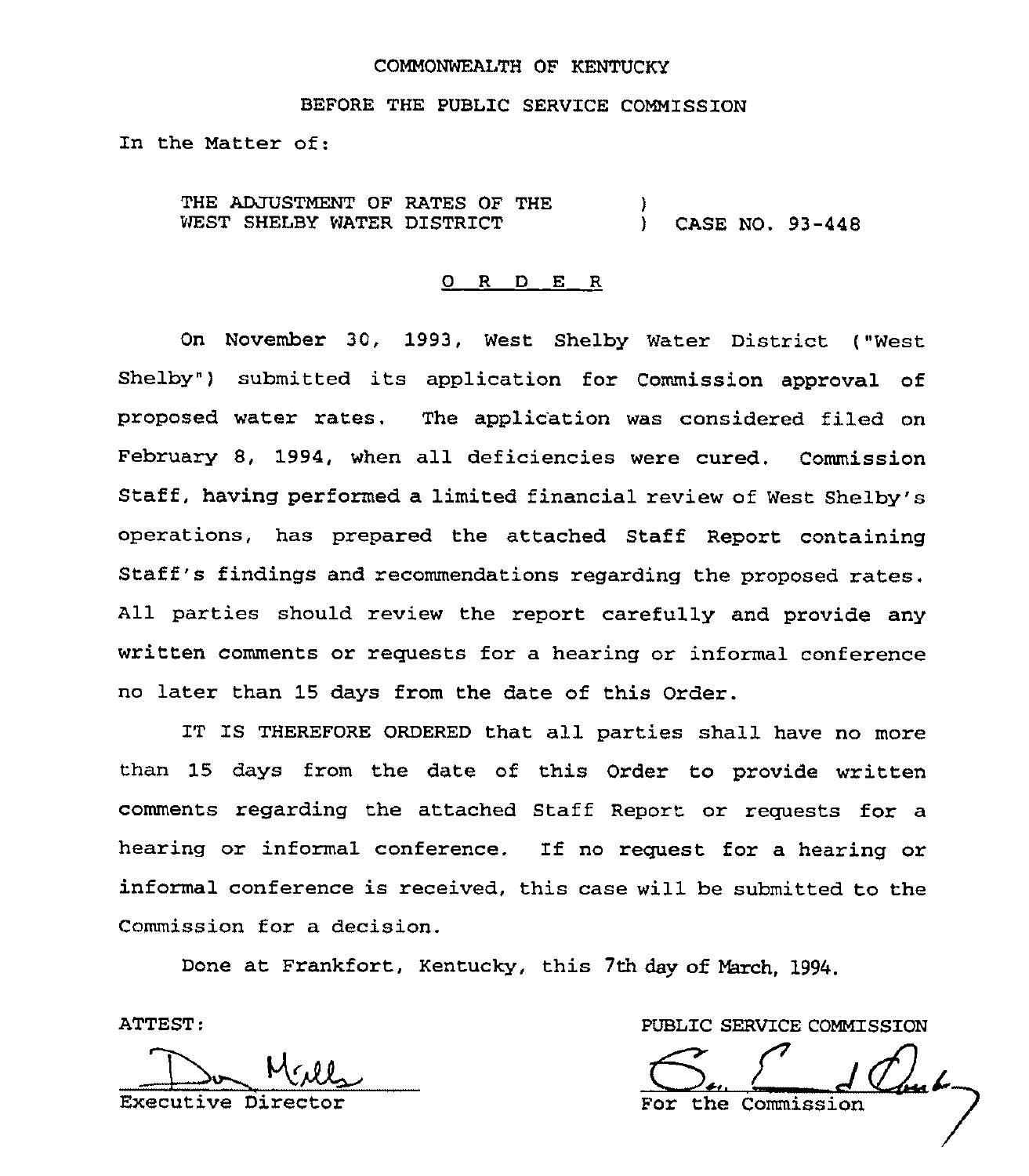# F IL ED

MAR 08 1994

PUBLIC SERVICE **COMMISSION** 

## COMMONWEALTH OF KENTUCKY

BEFORE THE PUBLIC SERVICE COMMISSION

In the Matter of:

 $\mathbf{r}$ 

THE ADJUSTMENT OF RATES OF THE WEST SHELBY WATER DISTRICT )<br>1 ) CASE NO. 93-448

STAFF REPORT

Prepared By: Karen S. Harrod, CPA Public Utility Financial Analyst, Chief Water and Sewer Revenue Reguirements Branch Division of Financial Analysis

Prepared By: Nicky Moore Public Utility Rate Analyst Communications, Water and Sewer Rate Design Branch Division of Rates and Research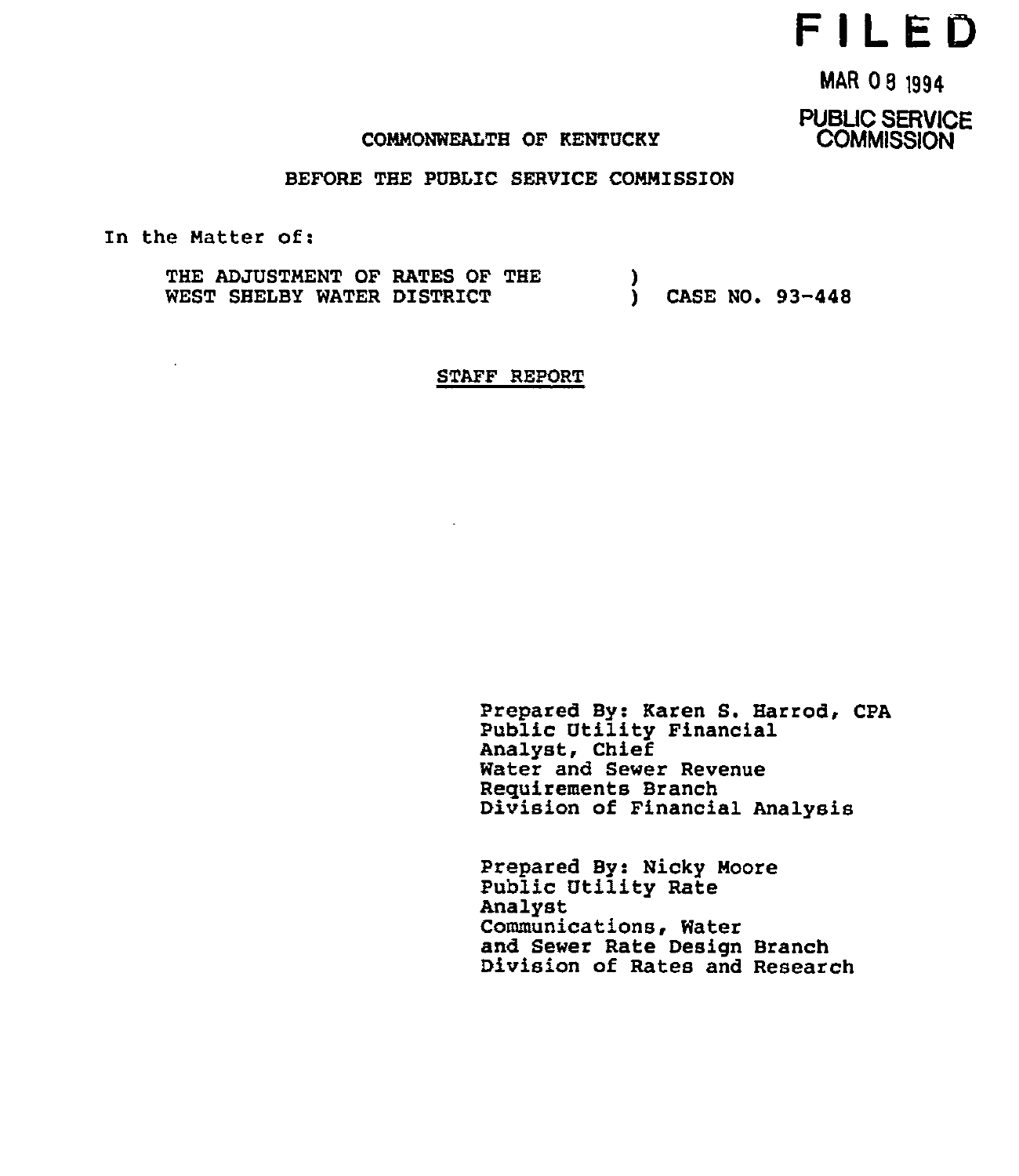#### STAFF REPORT

#### ON

#### WEST SHELBY WATER DISTRICT

# CASE NO. 93-448

# A. Preface

On November 30, 1993, West Shelby Water District ("West Shelby" ) submitted its application with the Kentucky Public Service Commission ("Commission") seeking approval to increase its rates by 7 percent, an increase in annual operating revenues of \$30,871. The application was considered filed on February 8, 1994, when all deficiencies were cured.

In order to evaluate the requested increase, the Commission Staff ("Staff") would ordinarily perform a limited financial review of the utility's operations for the test period, the twelve month period ending December 31, 1992. However, in this instance, West Shelby requested and received Staff assistance in preparing its application. As a result, the field review procedures were performed prior to the filing of the application. Karen Hatred, of the Commission's Division of Financial Analysis conducted the review on May 13 and 17, 1993 at West Shelby's office, in Simpsonville, Kentucky. John Geoghegan and Nicky Moore of the Commission's Division of Rates and Research performed a review of West Shelby's reported revenues.

The findings of Staff's review have been reduced to writing in this report. Mr. Moore is responsible for the sections related to operating revenues and rate design. The remaining sections of the report were prepared by Ms. Harrod. Based upon the findings contained herein, Staff recommends that West Shelby be allowed to increase its annual operating revenues by the proposed amount of \$30,871.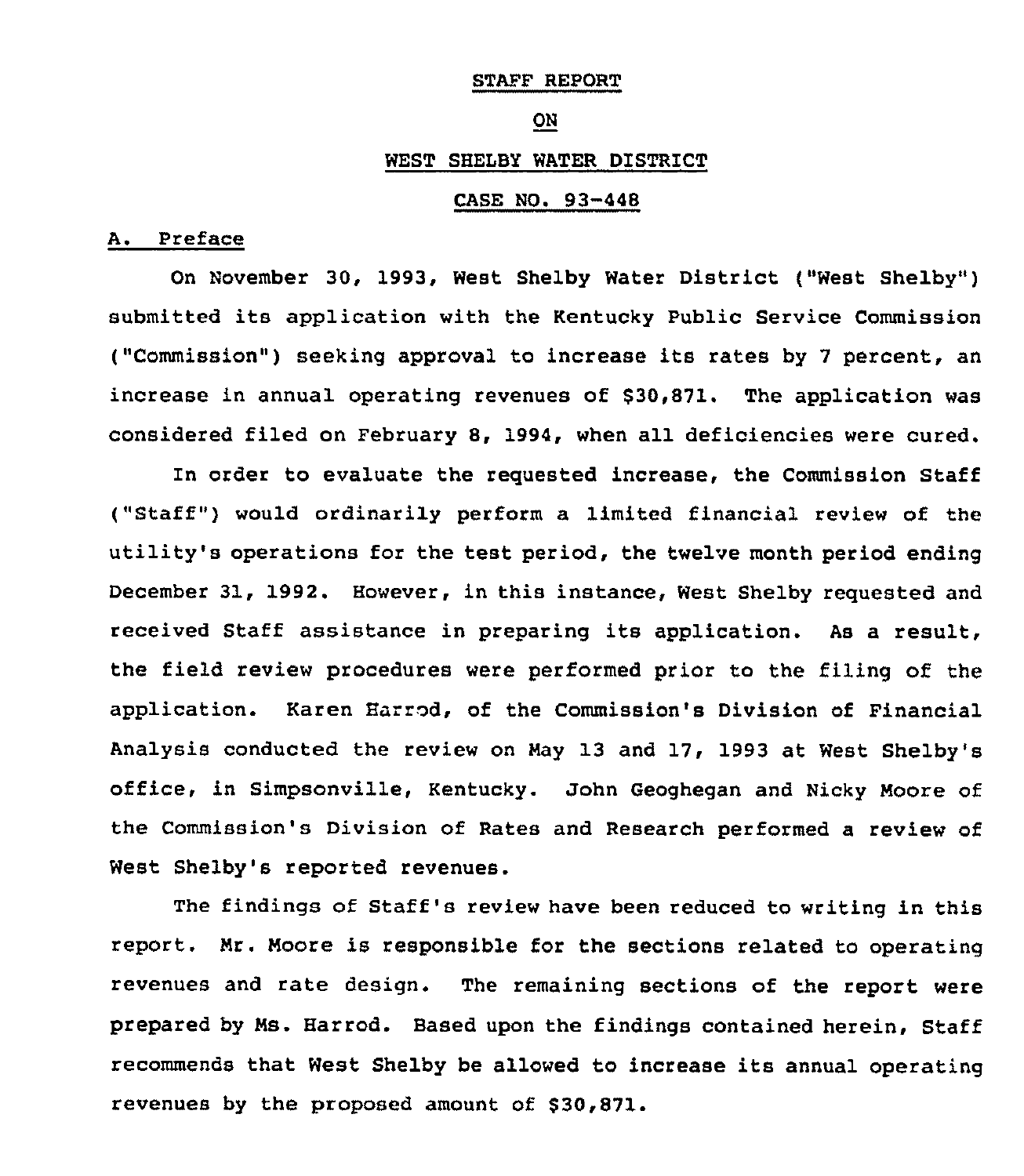#### Staff Report CN 93-448 Page 2 of 7

## **Scope**

The scope of the review was limited to obtaining information to determine whether test period operating revenues and expenses were representative of normal operations. Insignificant or immaterial discrepancies were not pursued and are not addressed in this report.

During the course of the review, West Shelby was advised that all proposed adjustments to test year expenses must be supported by some form of documentation and that all such adjustments must be known and measurable.

# B. Analysis of Operating Revenues and Expenses

# Operating Revenue

West Shelby reported test-year operating revenue from metered water sales of \$410,879. An adjustment of \$7,276 was made to normalize the metered water sales making the total normalized operating revenue from metered water sales \$418,155, In addition, West Shelby reported other operating revenue of \$27,287. Metered sales and other operating revenue for the test year for the purpose of this report is \$445,442.

#### Operating Expenses

In its application West Shelby reported test year operating expenses of \$370,816 which it proposed to increase by \$13,655. The calculations to support Nest Shelby's proposed adjustments are included in Exhibit 5, Schedule <sup>B</sup> of the application. The proforma adjustments to test period expenses are discussed in the following sections of this report.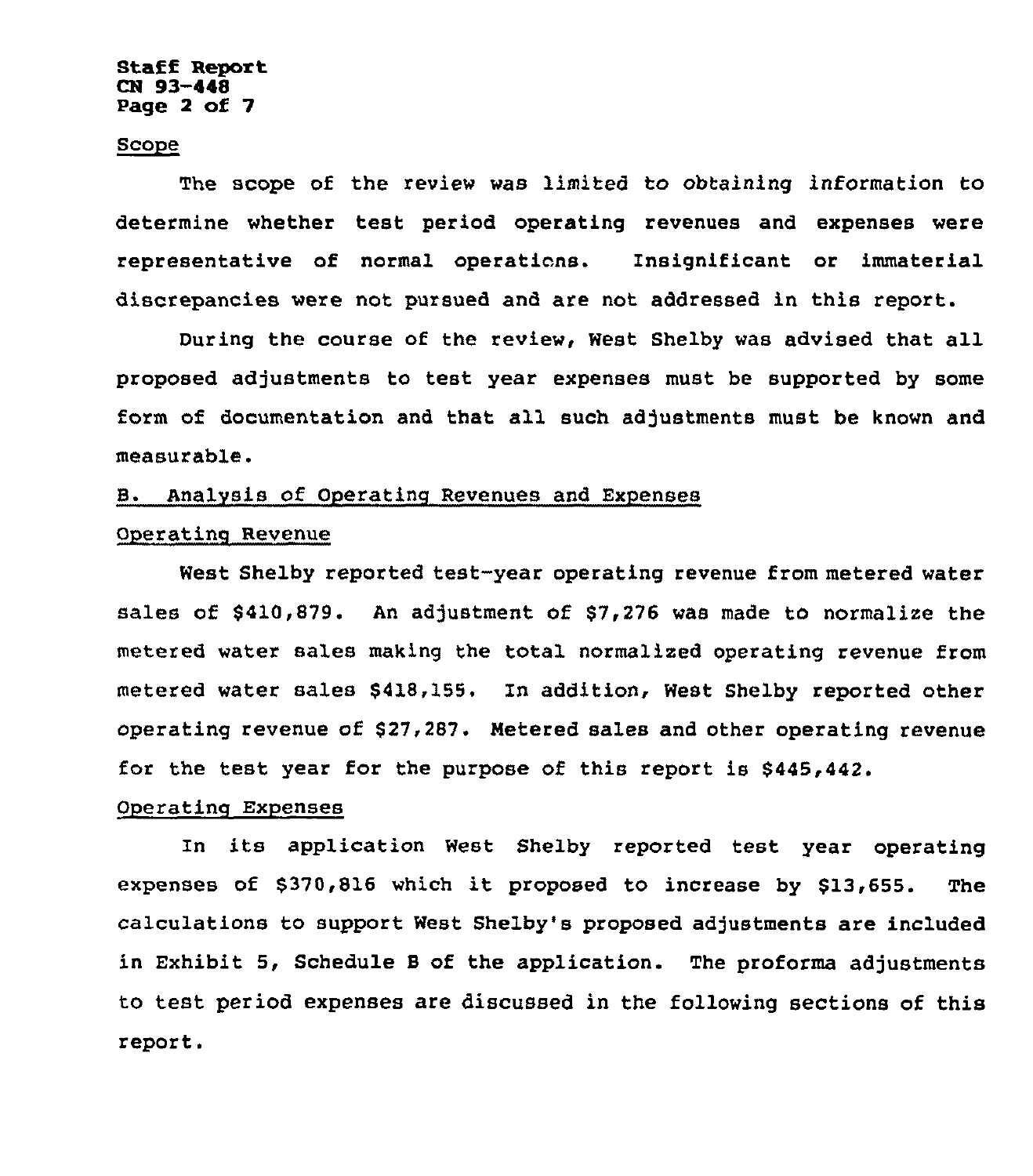#### Staff Report CN 93-448 Page 3 of 7

# Salary Expense

West Shelby reported test year salary expense of \$61,332. An adjustment was proposed to increase this amount by \$6,308 to reflect the current salary levels. Staff has determined that this adjustment meets the rate-making criteria of being known and measurable. Accordingly, Staff has included an increase to test year salary expense of \$6,308. Employee Pensions & Benefits

West Shelby's test period operations reflected employee pensions and benefits expense of \$10,164. An adjustment was proposed to increase this amount by \$950 to include retirement contributions and health insurance premiums at their current level. Staff has determined that this increase is reasonable and should be included for rate-making purposes.

#### Payroll Tax Expense

West Shelby reported test-year payroll tax expense of \$4,963 which it proposed to increase by \$212. This adjustment was based on the increase in payroll tax expense resulting from the proposed increase in salary expense. Staff is of the opinion that this increase should be included which results in a proforma level of payroll tax expense of \$ 5,175.

# Purchased Water Expense

West Shelby reported test year purchased water expense of \$160,582. An adjustment was proposed to increase this to a level of \$161 576 in order to reflect the total normalized usage of 131,417,100 gallons and line loss of 9.52 percent. Staff has reviewed the calculations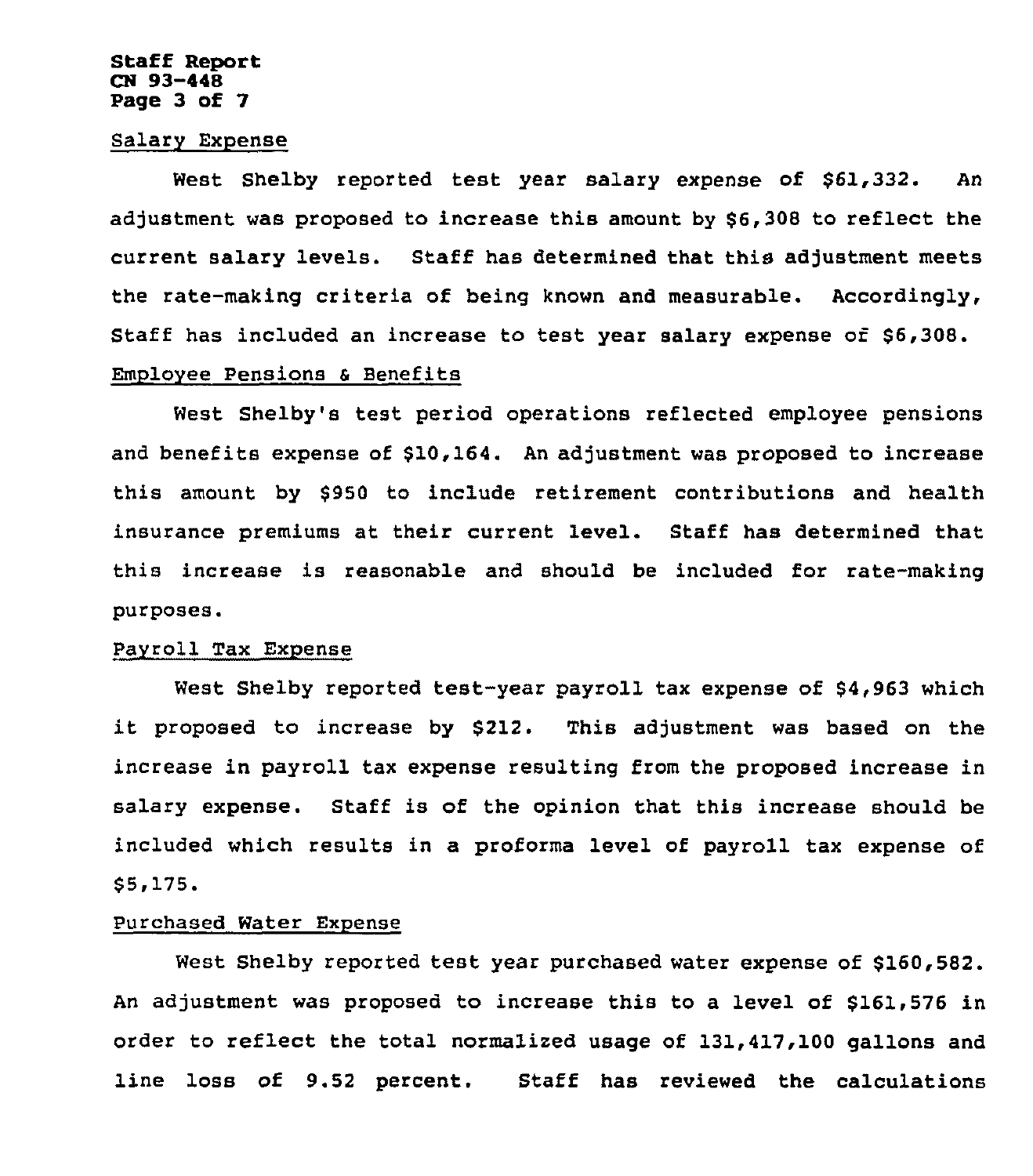#### Staff Report CN 93-448 Page <sup>4</sup> of 7

supporting this adjustment and recommends an increase of \$994 be included for rate-making purposes.

## Legal Expense

In its test-year operations West Shelby included legal expenses of \$ 3,527. An adjustment was proposed to increase this amount by \$73 to reflect the annualization of its current monthly retainer of \$300. Staff has included this adjustment to reflect a \$3,600 proforma level for legal expense.

#### Rent Expense

West Shelby reported test year rent expense of \$4,140 which it proposed to decrease by \$60. The district currently incurs monthly rent expense of \$340, or \$4,080 annually. Acccordingly, Staff has included this adjustment in the calculation of West Shelby's pro forma operations.

# Insurance Expense

For the test year West Shelby included insurance expense of \$6,674. In its application an adjustment was proposed to increase this amount by \$386 to reflect the current annual premiums for property and liability insurance and workman's compensation insurance. Staff is of the opinion that this is <sup>a</sup> known and measurable adjustment and has included it for rate-making purposes.

#### Niscellaneous Expense

West Shelby reported test year miscellaneous expense of \$4,901. An adjustment was proposed to decrease this amount by \$1,000 to eliminate a settlement payment to Norfolk Southern Railway that is not likely to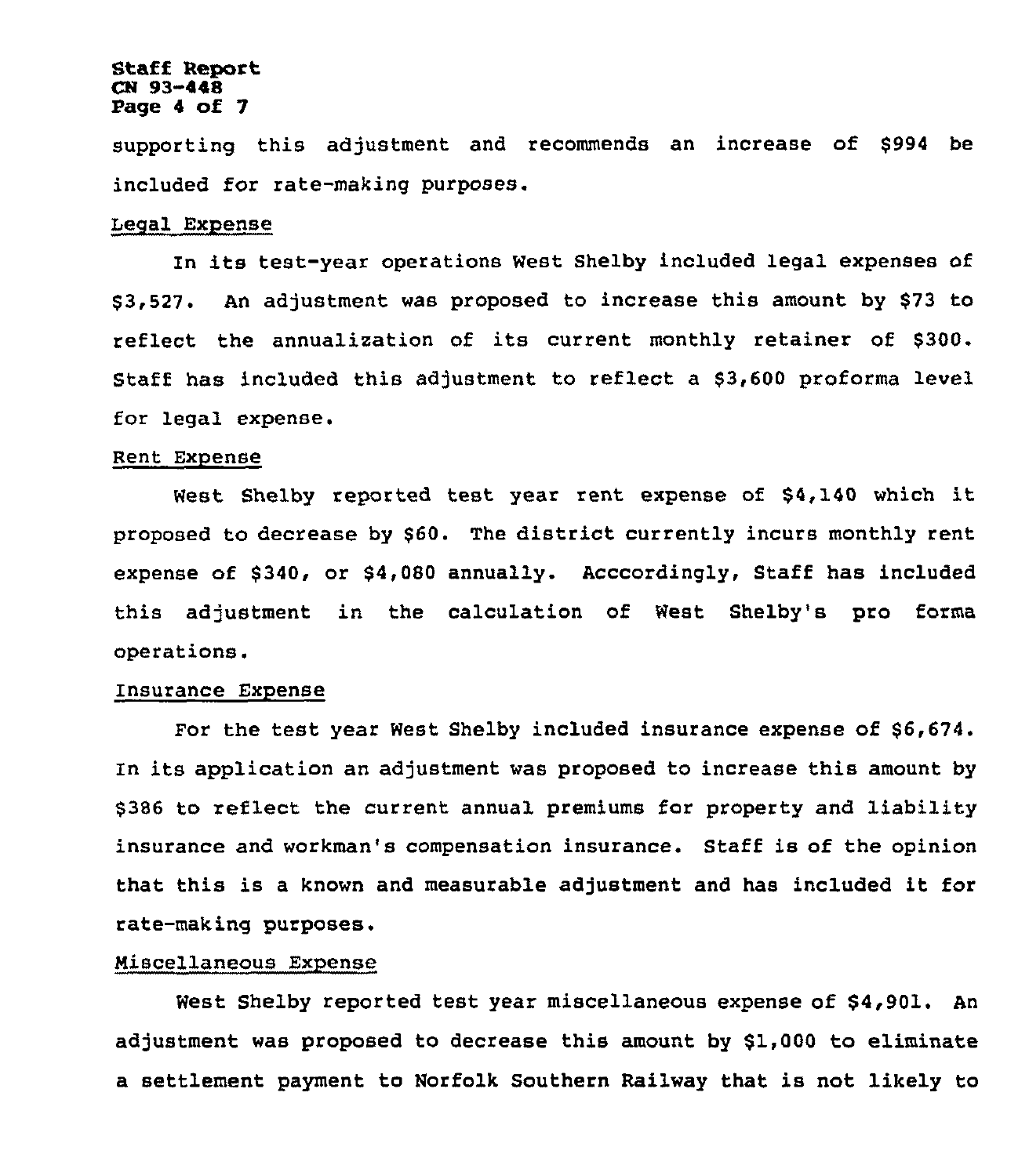#### Staff Report CN 93-448 Page 5 of 7

recur. Staff agrees with this adjustment and has included miscellaneous expense at a level of \$3,901 in West Shelby's adjusted operations. Tank Painting

In its test year operations West Shelby included \$3,857 for the amortization of tank painting expense that was included in a previous rate case<sup>l</sup> but never actually incurred. Based on Staff's review, West Shelby received new bids on the tank painting on June 4, 1993 with the lowest bid price being 844,400. In calculating a proforma level of tank painting expense West Shelby deducted amortization expense allowed since Case No. 91-367 in the amount of \$3,857 to determine the base amount to be amortized of \$40,543. Staff is of the opinion that an amortization period of seven years, as proposed by West Shelby, is appropriate. Accordingly, Staff has included an adjustment to increase tank painting expense by  $$1,935$ , to reflect a proforma level of  $$5,792$ .

#### Operations Summary

Based on the recommendations of Staff, West Shelby's operating statement would appear as set forth in Appendix <sup>B</sup> to this report.

## C. Revenue Reguirements Determination

West Shelby has outstanding long-term debt with the Farmer's Home Administration ("FHA") and the Louisville Water Company ("LWC"). The outstanding debt to LWC originated in 1988 as payment for the installation of a water main extension, constructed by LWC, to provide treated water to West Shelby. The repayment plan was included as part

 $\mathbf{1}$ Case No. 91-367, Adjustment of Rates of the West Shelby Water<br>District effective April 23, 1992.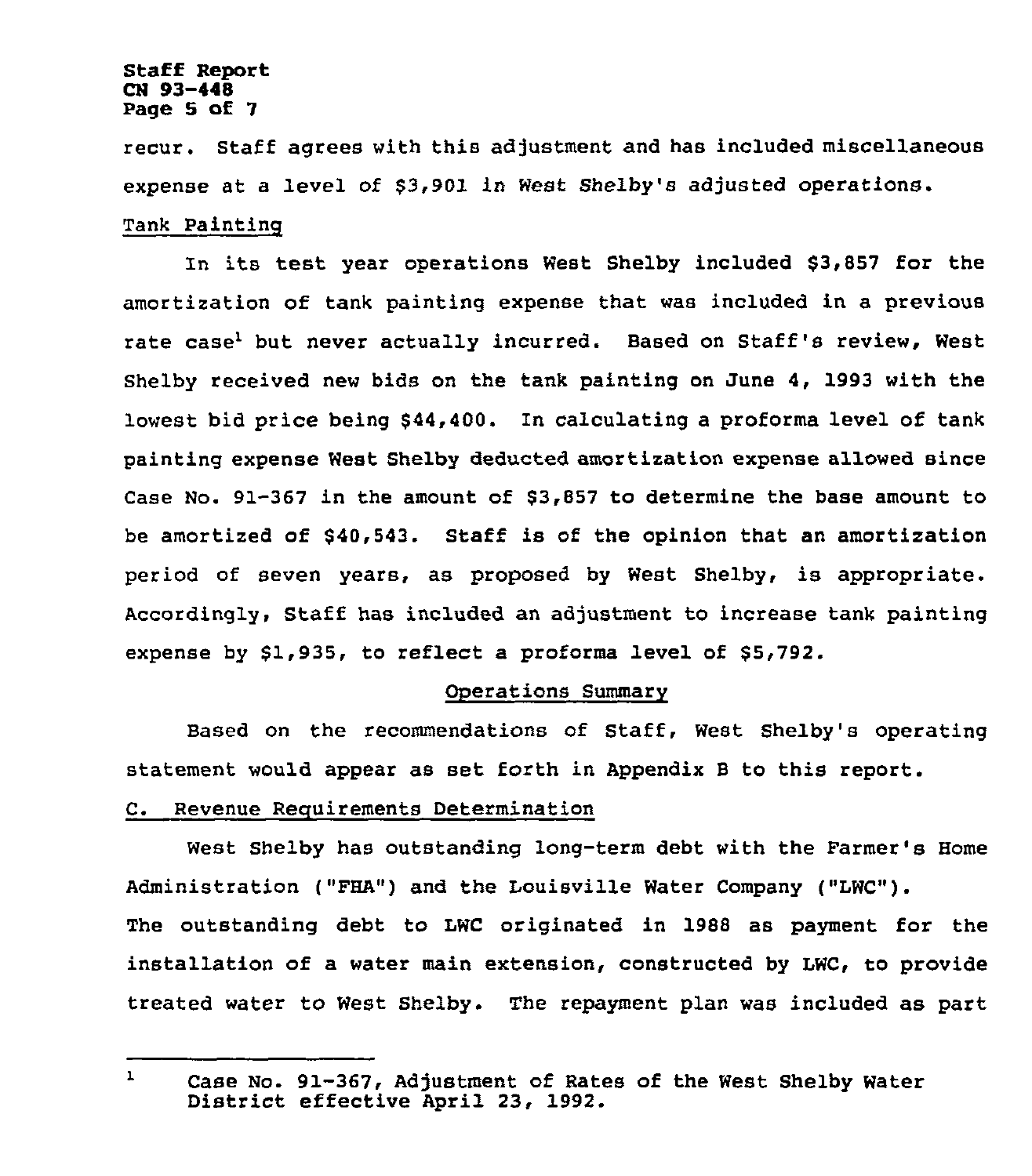## Staff Report CN 93-448 Page 6 of 7

of a contract between the two parties that was approved by the Commission in June 1988. The annual payment due to LWC is \$18,145.

West Shelby requested additional revenue of \$30,871. Based on the staff adjusted operating expenses, the 1.2x debt service coverage normally allowed by the Commission, and a dollar for dollar coverage of the annual debt payment to LWC, Staff believes West Shelby could justify additional revenue of \$42,902 (\$12,031 more than requested) as reflected in Exhibit 5, Schedule <sup>C</sup> of the application. However, since West Shelby's proposed rates will meet its actual debt service requirements and produce a positive cash flow of  $$67,294,2$  Staff recommends that the proposed rates be accepted.

If West Shelby chooses to amend its application to reflect rates that will generate the additional revenue of \$42,902 which Staff believes could be justified, it should do so when filing comments to the Staff Report. In the event that West Shelby does request rates that differ from those previously noticed to its customers, it should be required to renotice its customers of the new proposed rates.

#### D. Rate Desiqn

In its application, West Shelby filed a schedule of present and proposed rates that did not include any changes in its rate design. Staff agrees that the current rate structure should not be altered. The

| 2 | Adjusted Operations                      | \$77,975 |
|---|------------------------------------------|----------|
|   | Proposed Revenue Increase<br><b>Add:</b> | 30,871   |
|   | Depreciation Expense                     | 62,203   |
|   |                                          | S171,049 |
|   | Less: LWC Annual Debt Service            | 18,145   |
|   | FHA Annual Debt Service                  | 85,610   |
|   | Net Cash Flow                            | 67,294   |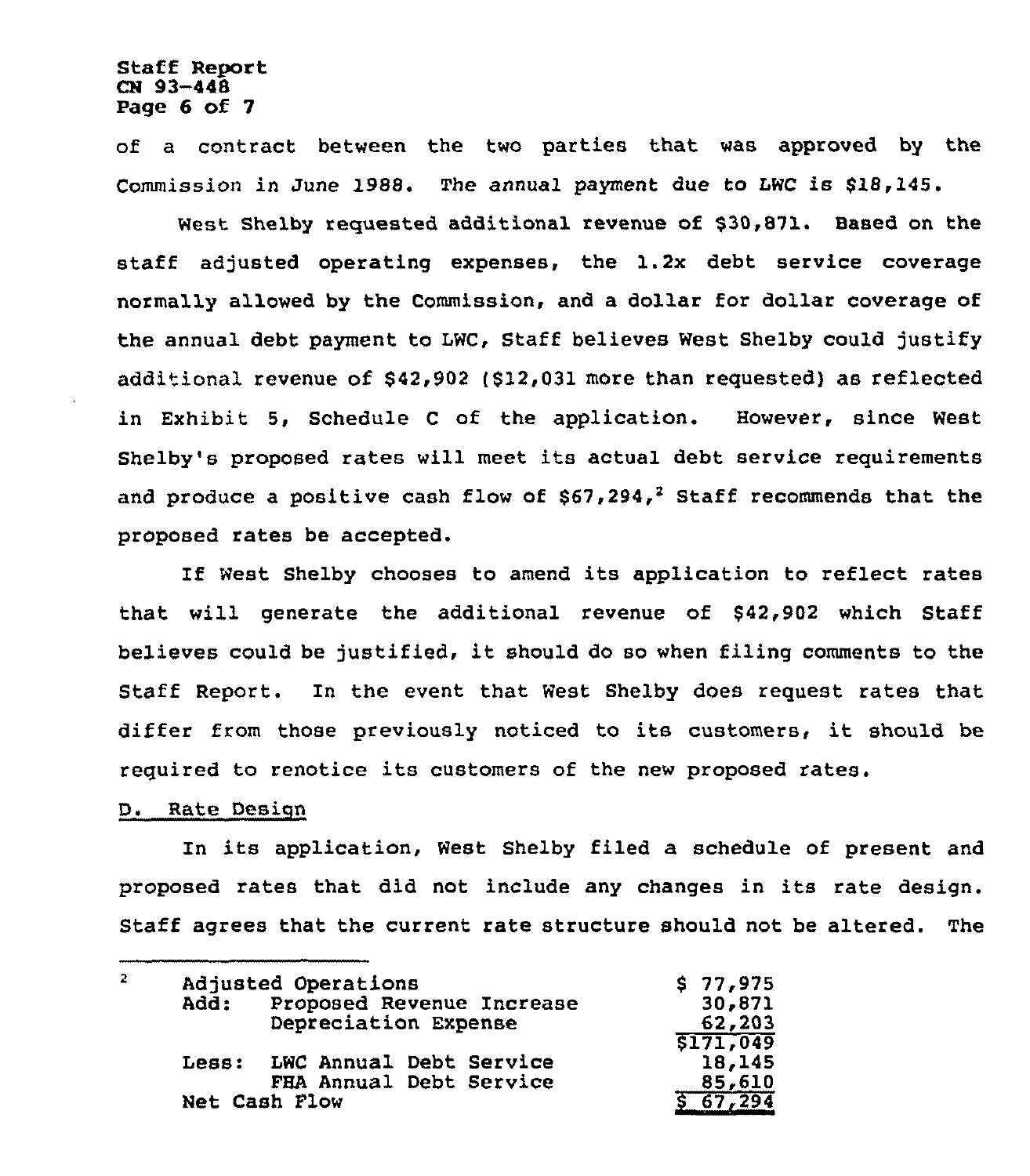## Staff Report CB 93-448 Page 7 of 7

recommended rates will generate the operating revenue requirement from water sales of \$449,026. Therefore, Staff recommends rates in Appendix <sup>A</sup> be approved for West Shelby service.

E. Signatures

Prepared By: Karen S. Harrod, CPA Public Utility Financial Analyst, Chief Water and Sewer Revenue Requirements Branch<br>Division of Financial Analysis

Prepared By: Nicky Moore<br>Public (tility Rate Analyst Communications, Water and Sewer Rate Design Branch Division of Rates and Research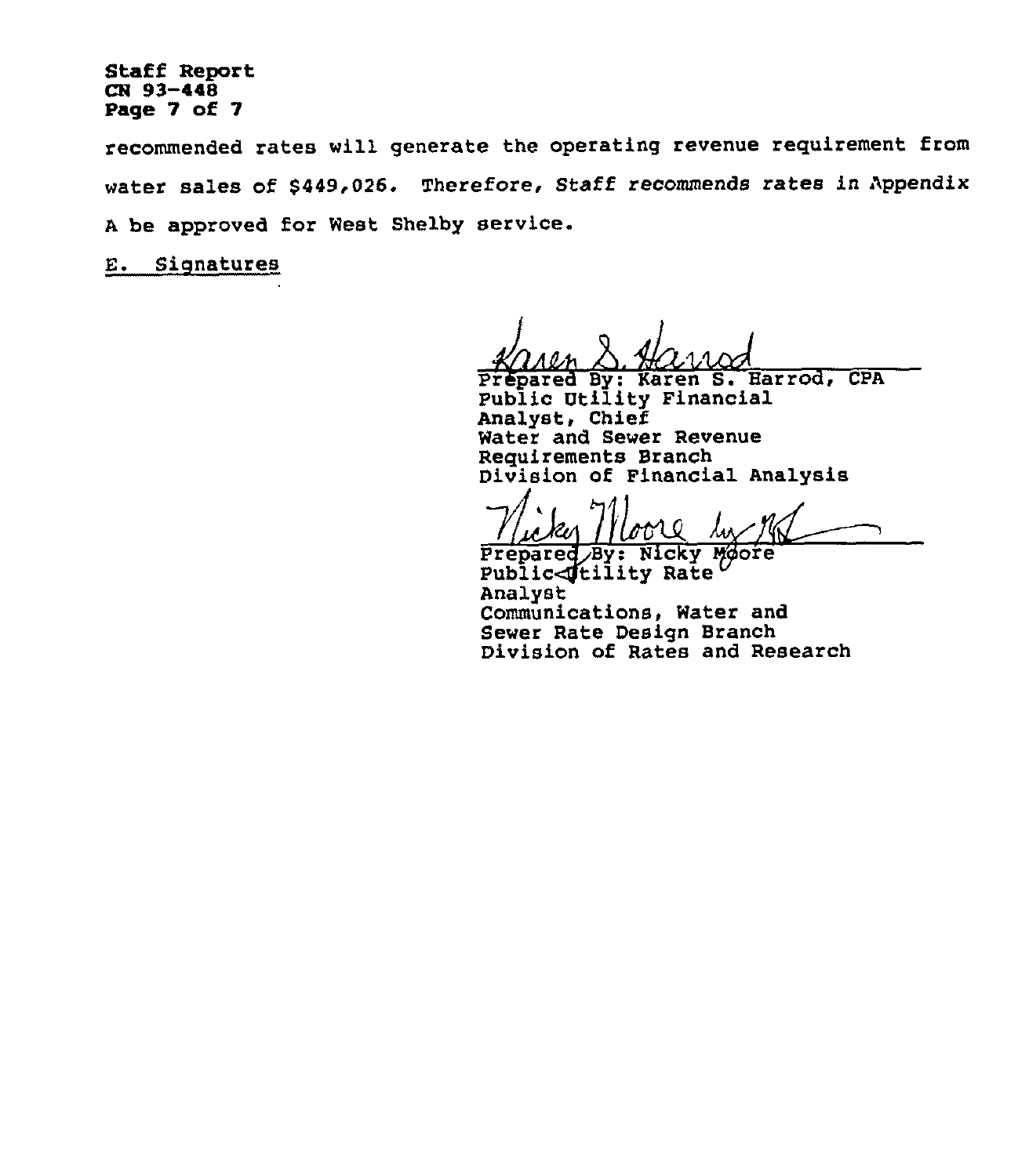# APPENDIX A TO STAFF REPORT CASE NO. 93-448

 $\ddot{\phantom{a}}$ 

The Staff recommends the following rate be prescribed for customers of West Shelby Water District.

# Usage Blocks

| First 2,500 gallons  | \$11.70 (Minimum Bill)     |
|----------------------|----------------------------|
| Next 7,500 gallons   | 4.05 per $1,000$ gallons   |
| Next 20,000 gallons  | $3.42$ per $1,000$ gallons |
| Next 200,000 gallons | $2.92$ per $1,000$ gallons |
| Over 230,000 gallons | $2.56$ per $1,000$ gallons |

# MINIMUM BILLS

| Meter Size   | Gallons Allowed | Monthly Minimum |
|--------------|-----------------|-----------------|
| $5/8$ inch   | 2,500           | \$11.70         |
| $3/4$ inch   | 3,500           | 15.75           |
| 1 inch       | 5,000           | 21.81           |
| $1-1/2$ inch | 10,000          | 42.03           |
| 2 inch       | 16,000          | 62.57           |
| 3 inch       | 30,000          | 110.51          |
| 4 inch       | 50,000          | 159.30          |
| 6 inch       | 100,000         | 305,36          |